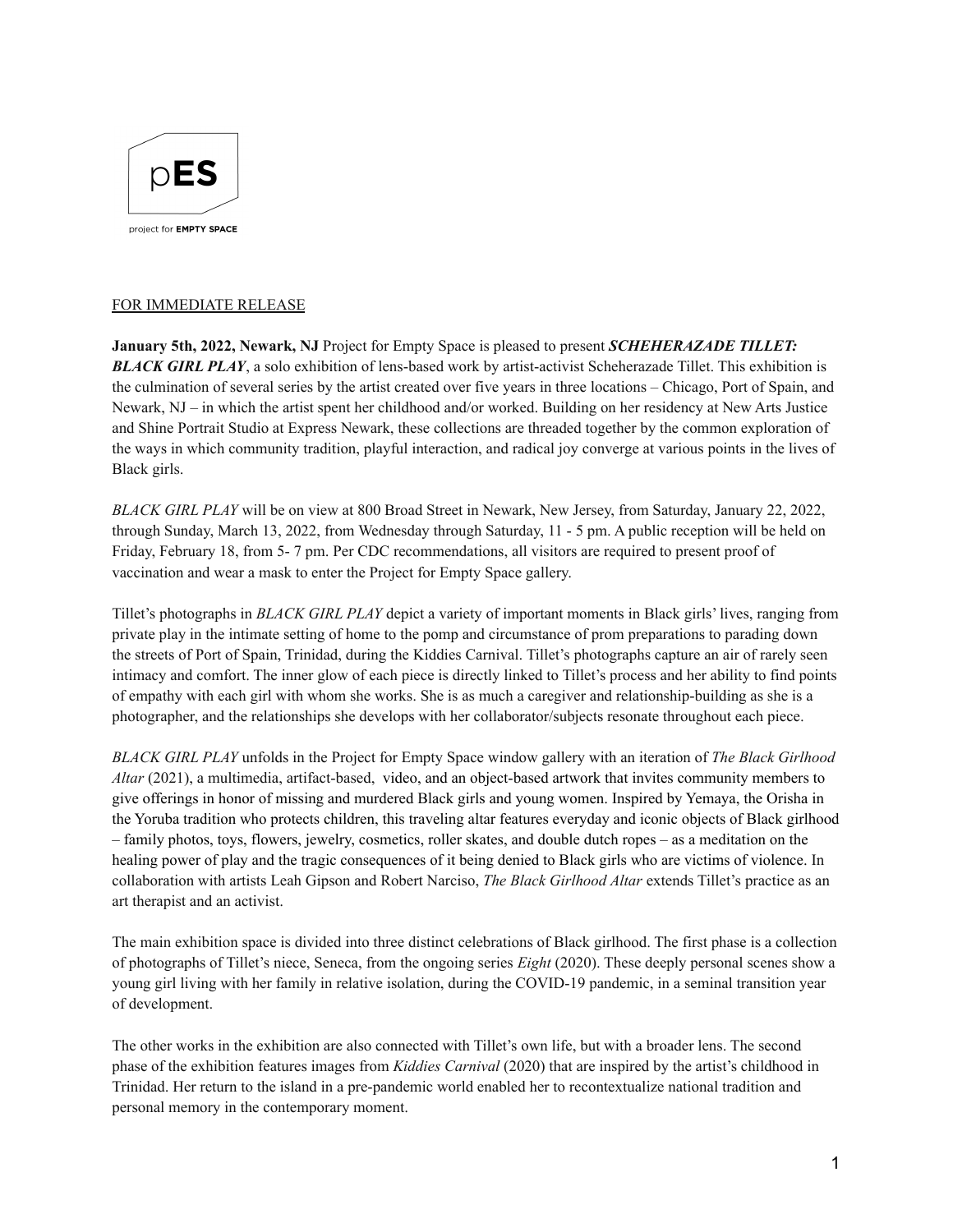The final series included in the exhibition is a celebration of *The Send-Of* (2017), which is a longstanding Chicago tradition of preparation for young women who are going to prom. This annual ritual is more than meets the eye- it is a celebration of independence and autonomy on several fronts: each girl works hard to fund her own preparations (hair, nails, dress, limo, etc), and each takes herself to prom sans date. The Send-Off is far more than prom prep; it is also a way in which Black girls and young women participate in furthering Black-owned businesses in Chicago. It is a transition from childhood into young adulthood with the freedoms and responsibilities that come with that evolution. As with her other works, Tillet has a close relationship with her subjects. The girls featured here are activists and artists with whom Tillet has worked with in her organization, A Long Walk Home. And, true to form, Tillet's work gives the viewer the most intimate entry into this world of Black girl pride.

An important element of the exhibition is the radically beautiful resistance it presents against a historic American stereotype that robs Black girls of their childhood. Too often, Black girls are seen as sexual objects or treated as adults with a type of callous disregard for their joy and innocence. Tillet's photographs frame Black girlhood in deliberate opposition to this violent apathy towards Black children. They remind us that joy and play are not only prevalent and normal but things to be preserved and validated.

*SCHEHERAZADE TILLET: BLACK GIRL PLAY* is presented in conjunction with New Arts Justice and SHINE Portrait Studio at Express Newark at Rutgers University-Newark. It lives as part of the 2022 Black Portraiture[s] conference, now in its eleventh year. The exhibition has been made possible by the generous support of Rutgers University–Newark, Project for Empty Space, Express Newark, the Ford Foundation, New Arts Justice, the Institute for the Study of Global Racial Justice, SHINE Portrait Studio, Black Girl Freedom Fund, HarbourView Foundation, A Long Walk Home, and Duggal Visual Solutions.

## About The Artist

Scheherazade Tillet is a photo-based artist, curator, and feminist activist who explores the themes of Blackness, play, freedom, trauma, and healing. Blending social documentary, portraiture, and social practice, Tillet intimately photographs the inner lives and public performances of Black girlhood throughout the United States and the Caribbean, while also centering the gaze of and actively collaborating with her Black girl subjects. Born in Boston, growing up in Port-of-Spain, Trinidad and Newark, NJ, and now working in Chicago, Tillet received her B.A. in Child Development from Tufts University with a minor in Fine Arts from the School of the Museum of Fine Arts in Boston, and her Masters of Art in Art Therapy from the School of the Art Institute in Chicago. Her work has been exhibited at Columbia University, Rutgers University-Newark, the School of the Art Institute of Chicago, and the Museum of Contemporary Art in Chicago, and featured in Gagosian Quarterly, The New York Times, The Chicago Tribune, Teen Vogue, and Vice. She is currently the Executive Director of A Long Walk Home, a nonprofit that she founded with her sister, Salamishah, in 2003, that uses art to empower young people to end violence against girls and women.

#### About Express Newark

Express Newark is a center for socially engaged art and design that brings together the community, the campus, and the City of Newark. Supported by Rutgers University, Newark, it is conceived as a "third space" for students, artists, and activists to make art that matters, addresses our city's most prevailing social justice issues, and advocates for systemic change.

### About Project for Empty Space

Project for Empty Space is a nonprofit arts organization dedicated to creating safe and equitable spaces for social discourse. PES is committed to cultivating conversations around important social issues through the lens of contemporary art and intersectional frameworks. Its mission is to support artists whose work is oriented around